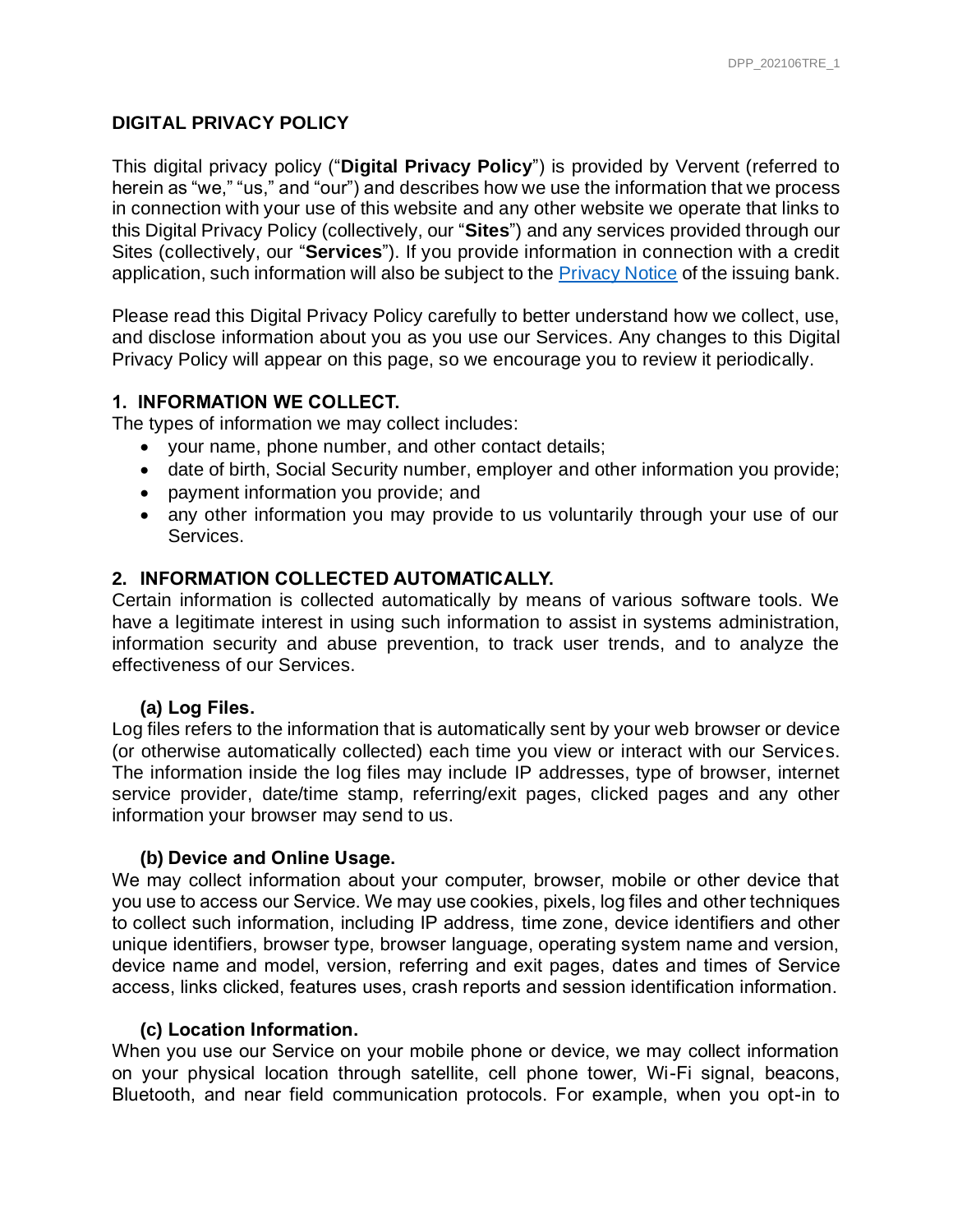allowing us to collect this information, it may allow us to recognize the location of your mobile device.

### **(d) Cookies.**

We use cookies to make interactions with our Services easy and meaningful. When you visit our Services, our servers may send a cookie to your computer. We may use cookies that are session-based or persistent. Session cookies exist only during one session. They disappear from your computer when you close your browser software or turn off your computer. Persistent cookies remain on your computer after you close your browser or turn off your computer. We use cookies that enable you to navigate our Services and use its features, such as accessing secure areas of our Services. Because required cookies are essential to operate our Services, there is no option to opt out of these cookies. We use cookies to provide features and services such as:

- Remembering your preferences and allowing you to enter your information less frequently;
- Providing other services and features that are only available through the use of cookies;

The Options/Settings section of most internet browsers will tell you how to manage cookies and other technologies that may be transferred to your device, including how to disable such technologies. You can disable our cookies or all cookies through your browser settings, but please note that disabling cookies may impact some of our Service features and prevent the Service from operating properly.

We may use or engage a third party that uses Local Stored Objects (LSOs), sometimes referred to as "Flash Cookies", and other technologies to collect and store information about your use of our Service. A flash cookie is a small data file placed on your device using Adobe Flash technology. Flash cookies are different from the cookies described above because cookie management tools provided in your browser will not remove them. To limit the websites that can store information in flash cookies on your device, you must visit the Adobe website:

[http://www.macromedia.com/support/documentation/en/flashplayer/help/settings\\_mana](http://www.macromedia.com/support/documentation/en/flashplayer/help/settings_manager07.html) [ger07.html](http://www.macromedia.com/support/documentation/en/flashplayer/help/settings_manager07.html)

# **(e) Do Not Track Signals.**

We do not currently respond or take any action with respect to web browser "do not track" signals or other mechanisms that provide consumers the ability to exercise choice regarding the collection of information about an individual consumer's online activities over time and across third-party websites or online services.

# **(f) Analytics Services.**

We work with service providers (including, without limitation, Google Analytics) who conduct analytics to help us track and understand how visitors use our Sites. Google Analytics is a web analytics service provided by Google that uses cookies to help us analyze how users use our Sites. The information generated by the cookies about your use of the services will be transmitted to and stored by Google on servers in the United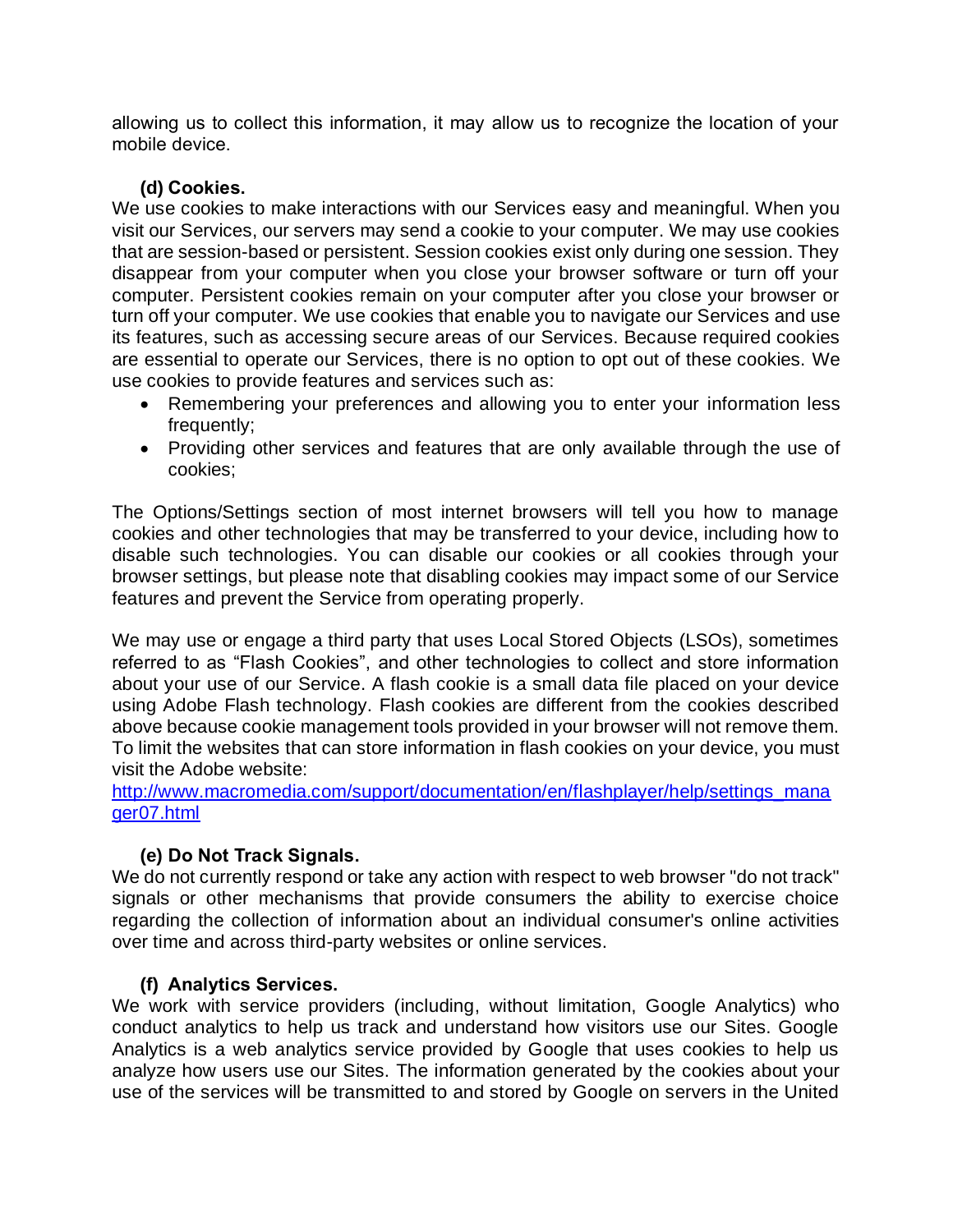States. If you access the Sites through different devices, Google may associate your devices with one another. Google has developed the Google Analytics opt-out browser add-on for the Google Analytics JavaScript (ga.js, analytics.js, dc.js). You can prevent Google's collection and use of the data it collects as defined in its policy by downloading and installing this browser plug-in: [https://tools.google.com/dlpage/gaoptout?hl=en-GB.](https://tools.google.com/dlpage/gaoptout?hl=en-GB) For more information about Google Analytics cookies, please see Google's help pages [\(https://support.google.com/analytics/answer/6004245\)](https://support.google.com/analytics/answer/6004245) and privacy policy [\(https://www.google.com/intl/en/policies/privacy/\)](https://www.google.com/intl/en/policies/privacy/).

# **(g) Web Beacons and Similar Tracking Technologies.**

When you visit our Service, we may collect your IP address for certain purposes such as, for example, to monitor the regions from which you navigate our Service. We may also use web beacons alone or in conjunction with cookies to compile information about your usage of our Service and interaction with emails from us. Web beacons are clear electronic images that can recognize certain types of information on your computer, such as cookies, when you viewed a particular site tied to the web beacon. We may use web beacons to operate and improve our Services.

# **3. HOW WE USE YOUR INFORMATION.**

If you submit or we collect information, then such information may be used for:

- Provision and Monitoring of the Services: We may use your information to: (i) provide you with access to our Services; (ii) support our Services and your use of our Services; (iii) monitor your use of the Services; (iv) fulfill any requests you make of us; and (v) enable you to make payments.
- Questions and Requests: We will use the information you provide to answer your questions or resolve your problems.
- Research and Data Analysis: In an ongoing effort to better understand and serve the users of the Services, we may conduct research on users' demographics, interests and behavior based on usage data and other information provided to us. This data may be compiled and analyzed on an aggregate basis, and we may use this aggregated data for its own purposes and share this aggregated data with advertisers, researchers, business partners, publications, and other third parties, who will use the data for their own purposes.
- Services Improvement: We may use your information to help us improve the content and functionality of the Services, to better understand our users, and to improve the Services.
- Fraud Monitoring, Prevention, and Detection. We may use your information as necessary to confirm your identity and to prevent and detect fraud.
- Compliance. We may use your information to protect our rights or our property and to ensure the technical functionality and security of the Services. We may also use your information to comply with applicable law, assist law enforcement, and to respond to regulatory or other legal inquiries.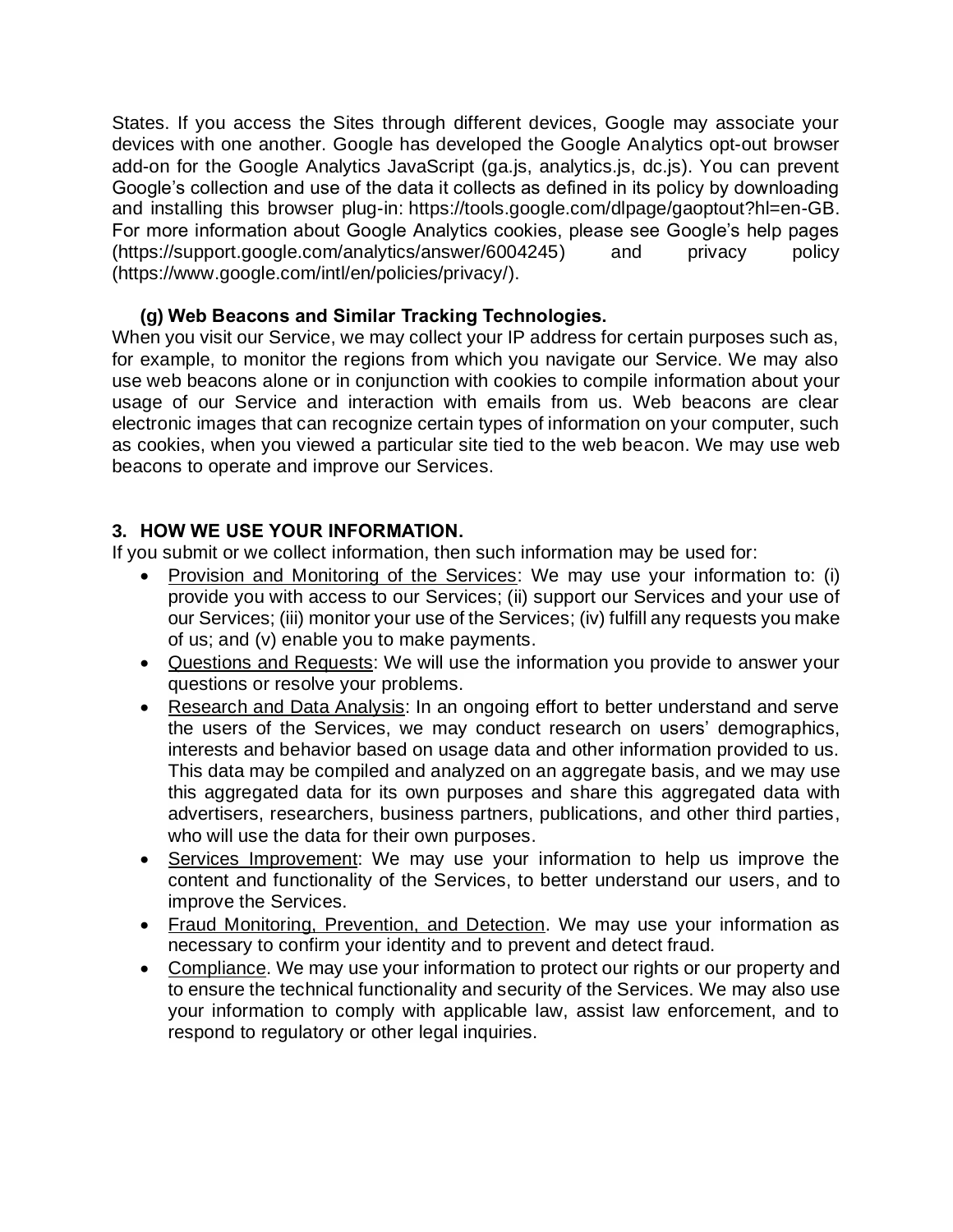## **4. HOW WE SHARE OR DISCLOSE YOUR INFORMATION.**

## **a. Our Third Party Service Providers.**

We transfer information to our third-party service providers to perform tasks on our behalf and to assist us in providing our Services. For example, we may share your information with service providers who assist us in performing core functions (such as hosting, data storage, and security) related to our operation of the Services and/or by making certain interactive tools available to you as a user. We also use third parties for technical and customer support, application development, marketing, analytics, tracking and reporting functions, quality assurance, and other services. In the performance of our Services, we may share information from or about you with these third parties so that we can deliver a quality user experience.

### **b. Aggregated or Deidentified Information.**

To better serve our users, business partners, and to improve our Services, we may conduct research on user demographics, interests and behavior or engage in other activities based on identifiable personal information and/or information that we aggregate or de-identify. Aggregated or de-identified information is not considered personal information and does not identify a user personally. We may share this aggregated or de-identified information with our affiliates, agents, business partners, and/or other third parties.

### **c. Across our Organization.**

We may share your information with our parent company and affiliates.

## **d. In the Event of Merger, Sale, or Change of Control.**

We may transfer or assign your information in the course of (or in the evaluation of) a merger, acquisition, sale, or other change of control.

#### **e. With Your Consent.**

At your direction or request, or when you otherwise consent, we may share your information.

#### **f. Other Disclosures.**

We may disclose information about you if we have a good faith belief that disclosure of such information is helpful or reasonably necessary to: (i) comply with any applicable law, regulation, legal process or governmental request; (ii) enforce our Terms of Use, including investigations of potential violations thereof; (iii) detect, prevent, or otherwise address fraud or security issues; or (iv) protect against harm to the rights, property or safety of our company, our users, or the public.

# **5. RETENTION.**

We reserve the right to retain any information as long as it is needed to: (i) fulfill the purposes for which we collected the information, and (ii) comply with applicable law.

# **6. DATA SECURITY.**

We take the protection of your information seriously and use physical, administrative, and technical measures that are designed to protect the information collected through the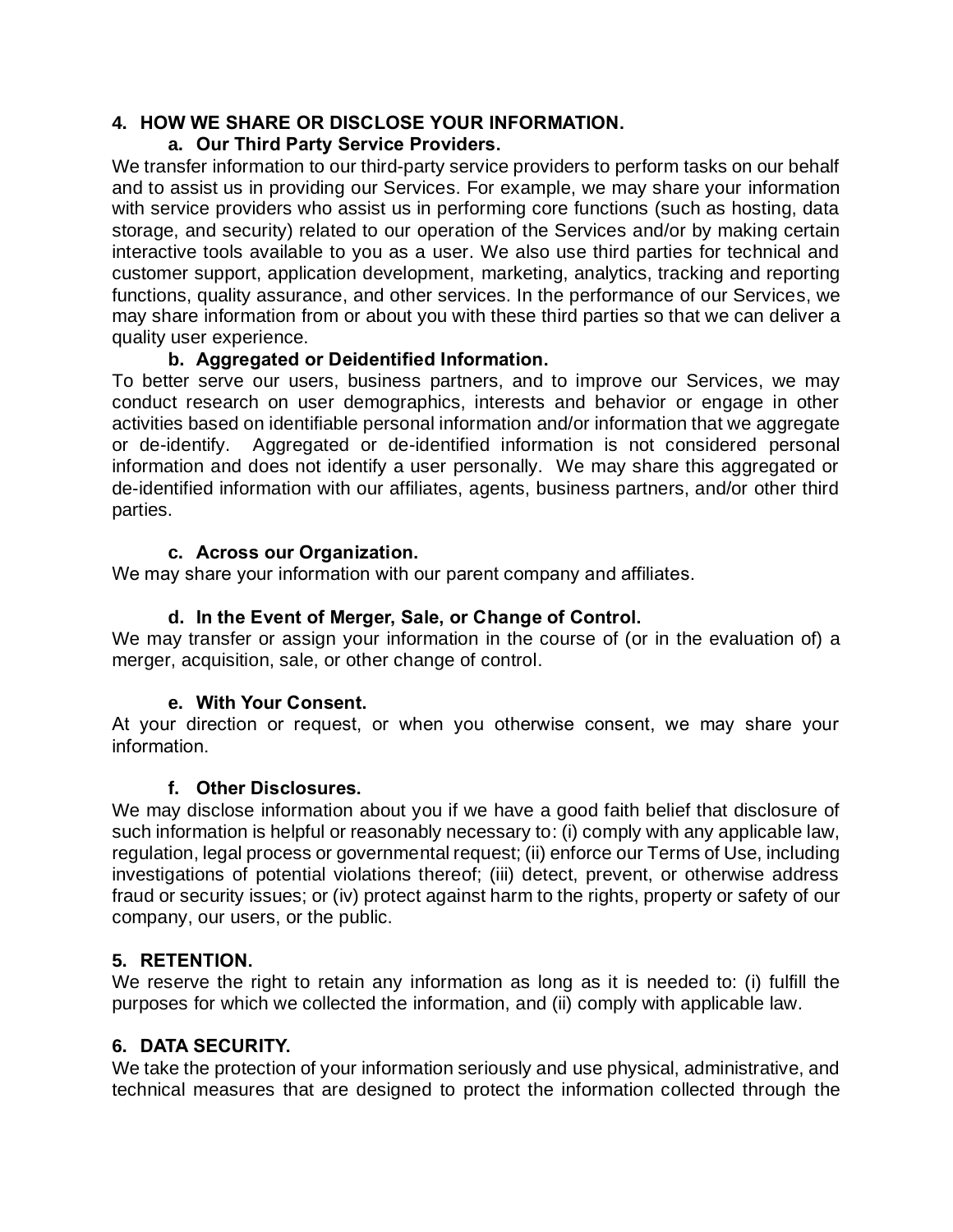Services. However, please keep in mind that the Internet is not a 100% secure medium for communication. We also cannot guarantee that the information collected about you will always remain private when using our Services. As a result, while we strive to protect your personal information, we cannot guarantee the security of any information you transmit to us, and you do so at your own risk.

# **7. CHILDREN'S PRIVACY.**

Our Services are not intended for or directed to individuals under 13 years of age, and we do not knowingly collect any personal information from children under the age of 13. When a user discloses personal information on our Services, the user is representing to us that he or she is at least eighteen (18) years of age.

# **8. LINKS TO OTHER SITES AND SERVICES.**

Our Sites may include links or provide access to other third party websites as a convenience to you. If you click on one of those links you will be taken to websites we do not control, and this Digital Privacy Policy does not apply to those third party websites. The inclusion of any link does not imply our endorsement of any other company, its site(s), or its product(s) and/or service(s). We are not responsible for the privacy practices or content of any other site.

# **9. LOCATION-BASED SERVICES.**

Where you have opted in to sharing your location information, we may use various technologies to collect your information as described in this Digital Privacy Policy to provide you with location-based services and content, including, without limitation, for marketing purposes. You can opt-out from further allowing us to access your location data, by adjusting the permissions in your mobile device.

# **10. CHANGES TO THIS PRIVACY POLICY.**

As our organization changes over time, this Digital Privacy Policy may change as well. We reserve the right to amend the Digital Privacy Policy at any time, for any reason, without notice to you, other than the posting of the amended Digital Privacy Policy. We will provide you notice of material changes by indicating that the Digital Privacy Policy has been updated on our homepage and will indicate the date we made the update above. Your continued use of any of the Services after the changes have been made will constitute your acceptance of the changes. Please therefore make sure you read any such notice carefully. If you do not wish to continue using the Services under the new version of the policy, please cease using the Services.

# **11. CONTACTING US**

Any comments, concerns, complaints, or questions regarding our Digital Privacy Policy may be addressed to us at: compliance@acct-admin.com.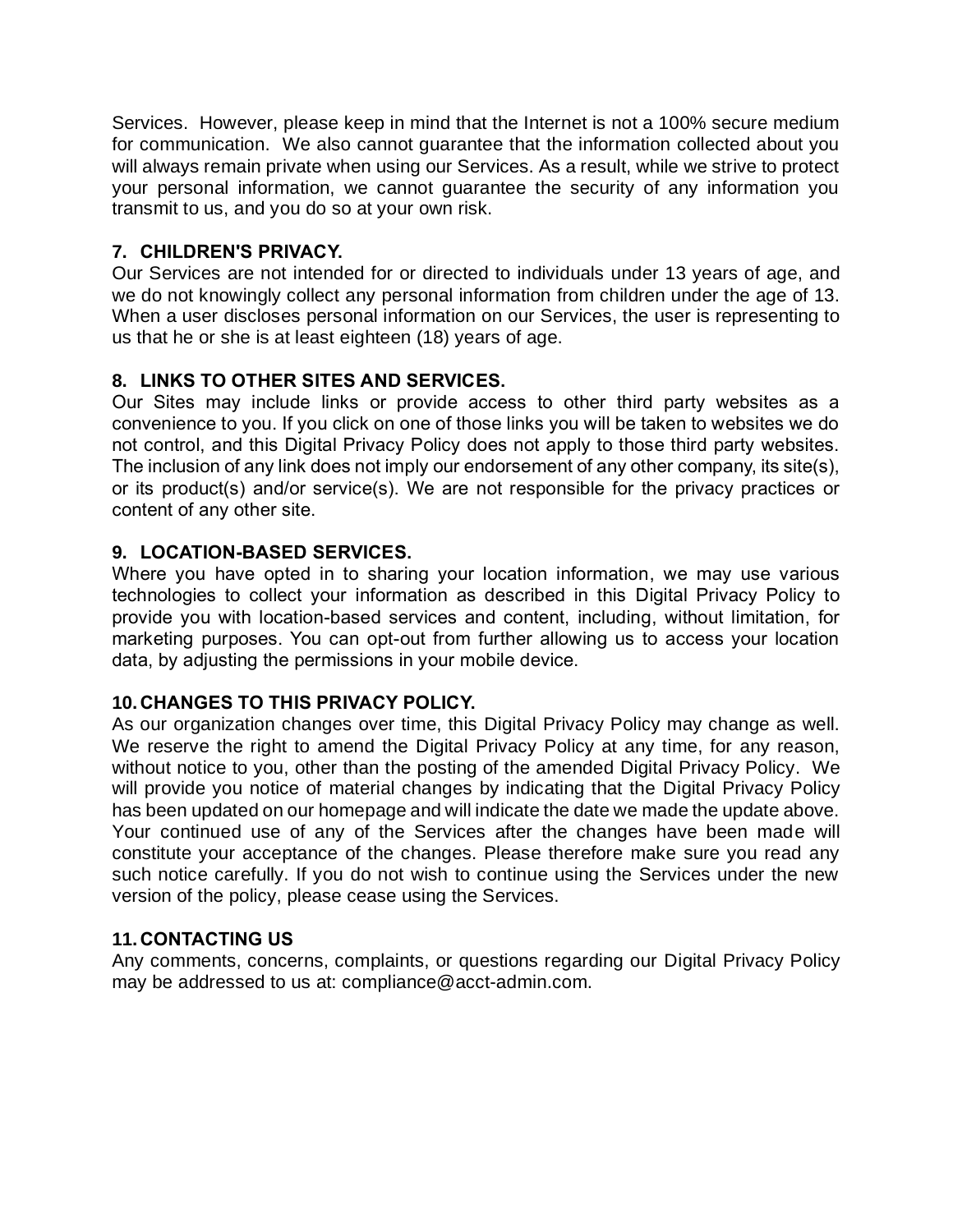# **12. ADDITIONAL RIGHTS FOR CALIFORNIA CONSUMERS**

### **CALIFORNIA CONSUMER PRIVACY ACT OF 2018 (CCPA).**

This section sets forth our privacy practices as required by the CCPA. This section applies only to: (i) individuals who apply for jobs with us through the Sites who also reside in the State of California; and (ii) and individuals who based on the nature of their relationship with us are afforded rights under CCPA ("California Consumers").

In the past 12 months, we have collected the following categories of personal information enumerated in the CCPA:

- Identifiers, which may include name, alias, postal address, unique identifier, IP address, email address, phone number, account number, and other similar identifiers.
- Commercial information. Information relating to internet activity or other electronic network activity, which may include cookies, browser type, device information, clickstream data, and choice of settings such as Wi-Fi and Bluetooth settings.
- Geolocation data, which may include Global Positioning System ("GPS") data, locational information based upon your IP address, cell network data, and similar location data.
- Audio, electronic, or visual information, which may include audio recordings and similar information.
- Professional or employment related information.
- Inferences, such as predispositions, behavior, preferences, and characteristics.
- Information not listed above, but related to characteristics protected under California or federal law.

For more information on the personal information we collect, including the sources we receive personal information from, review the "Information We Collect" section above. We collect and use personal information for the business purposes described in the " How We Use Your Information" section above. We share or disclose personal information as set forth in the "How We Share or Disclosure of Your Information" section above.

Your Privacy Rights:

If you are a California Consumer, you have the right to know certain information about our data practices in the preceding 12 months. Subject to certain exceptions in the CCPA, you have the right to request the following from us:

- The categories of personal information we have collected about you;
- The categories of sources from which the personal information was collected;
- The categories of personal information about you we disclosed for a business purpose;